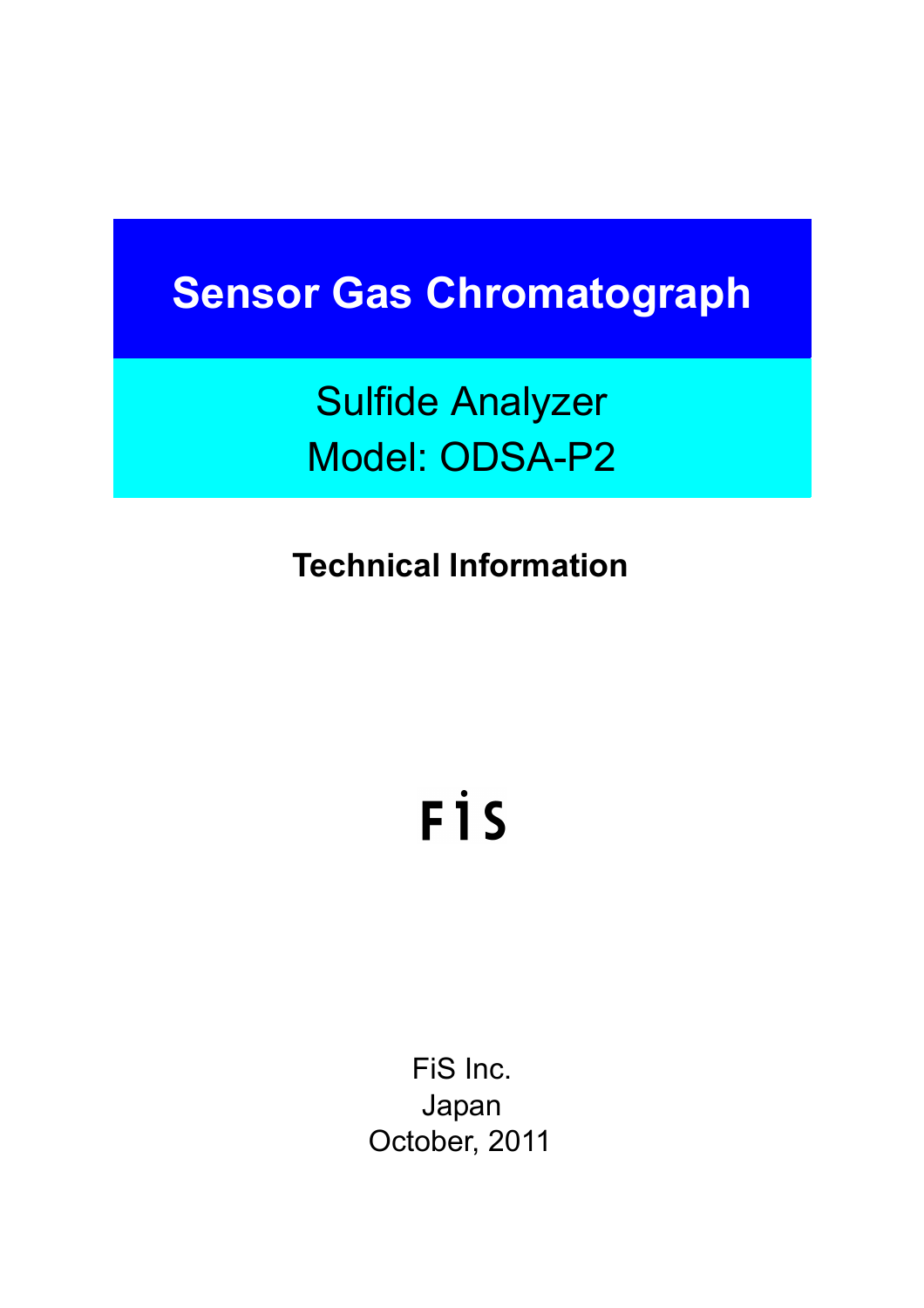| 1. Sensor Gas Chromatograph (SGC)<br>1) Measurement principle<br>2) Features<br>3) Quantitative measuremen<br>4) Data analysis                                                          |
|-----------------------------------------------------------------------------------------------------------------------------------------------------------------------------------------|
| 2. Basic performance<br>Page 6<br>1) Accuracy<br>2) Reproducibility<br>3) Interference gases                                                                                            |
| Page 8<br>1) Initial stabilization time after power-on<br>2) Carrier gas amount<br>3) Ambient temperature<br>4) Ambient atmosphere<br>5) Measurement after a long time of non operation |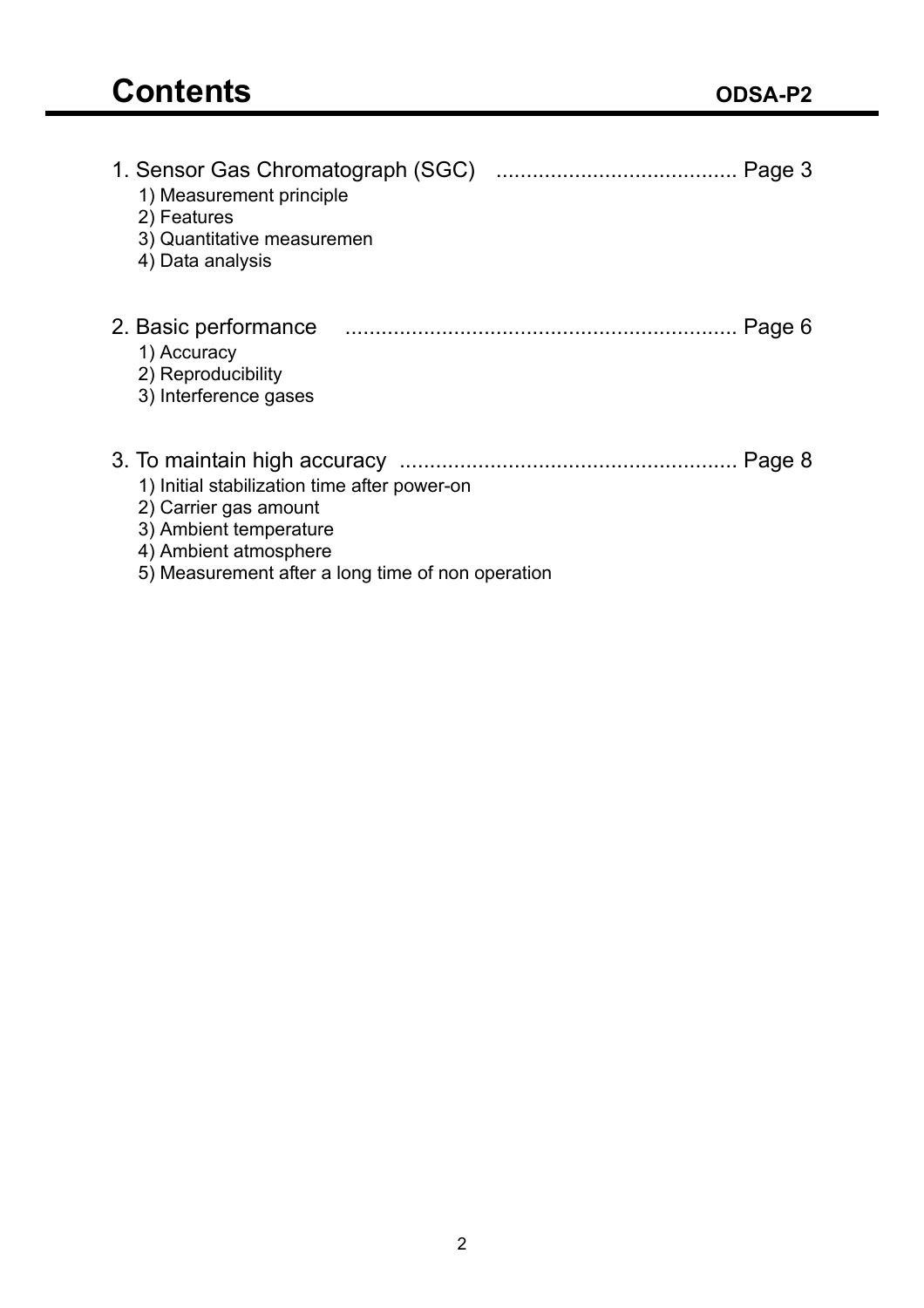# **1. Measurement principle**

ODSA-P2 is a gas chromatograph using a semiconductor gas sensor as a detector. Sulfide is separated from a gas mixture through chromatography, and measured with a semiconductor gas sensor showing high sensitivity to sulfide.



**Fig. 1 Measurement principle**

# **2. Features**

- Sulfide can be measured from 5 to 1000ppb.
- Hydrogen sulfide, Methyl mercaptan, and Dimethyl sulfide can be measured.
- Injecting the sampling gas with a syringe will automatically start the measurement and the measurement will be completed in 4 minutes.
- Automatic and continuous sample gas injector is optionally available.
- The following measurement is ready in one minute from the previous measurement completion.
- No high-pressure gas cylinder is needed since ambient clean air is used as carrier gas.
- In case you are concerned about very small amounts of gas in ambient air, the SGC can be optionally modified to connect to a cylinder.
- Other gases than sulfide have no influence on the performance.
- Small, light and portable.



**Fig. 2 Block diagram**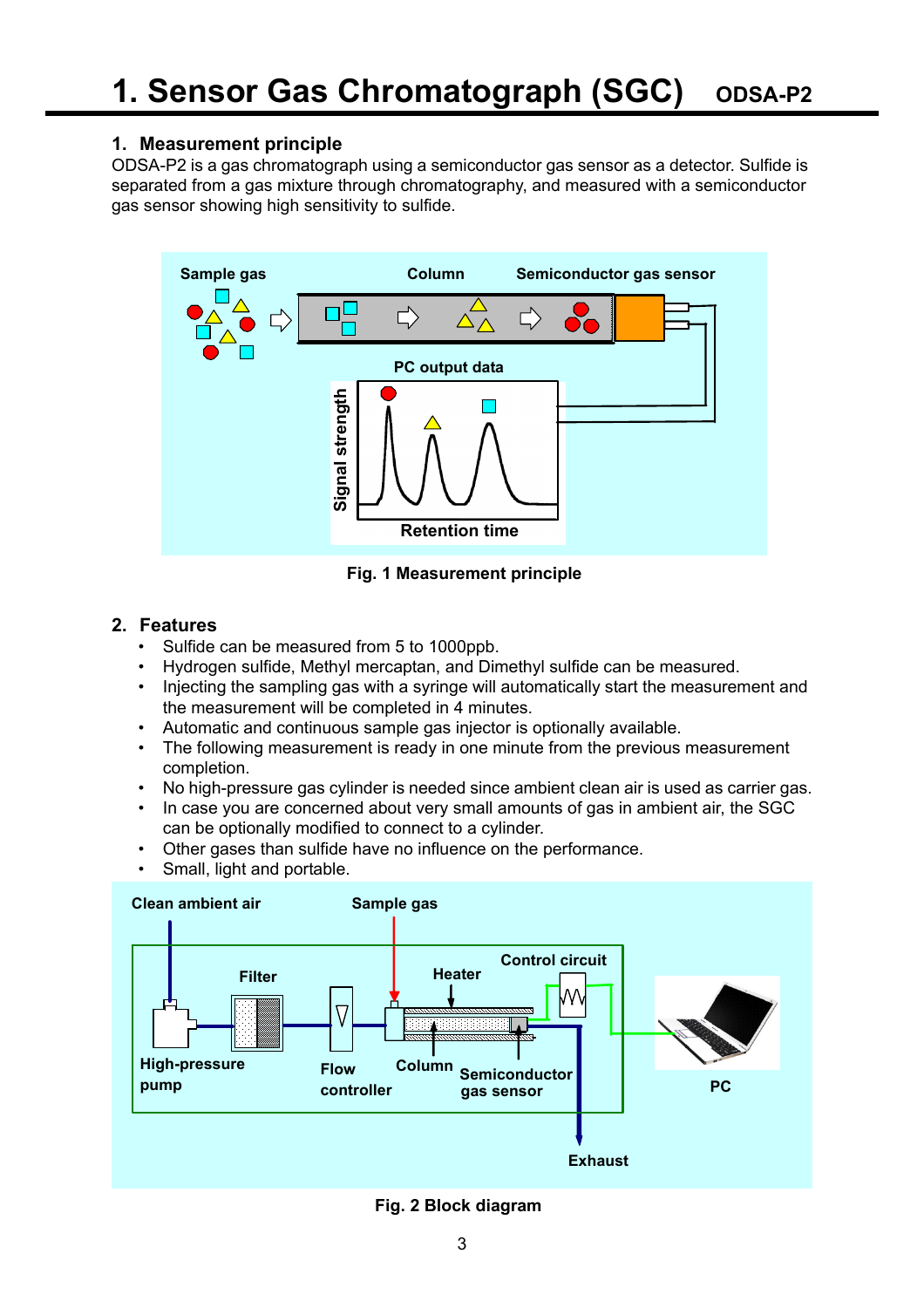## **3. Quantitative measurement**

Fig. 3 shows the SGC chromatogram of 10 to 1000 ppb of standard hydrogen sulfide. Fig. 4 shows the relation between the peak height (signal strength) and concentration in Fig. 3.

The relation should be linear in log-log scale because of semiconductor characteristics. Other concentrations can be calculated based on this relation.





**Fig. 3 Hydrogen sulfide standard chromatogram Fig. 4 H2S conc and signal strength**

#### **4. Data analysis**

Measured data is analyzed with our original software "SGC Analyzing Software" which is supplied with the device.

- General gas chromatograph (GC) uses a peak area for quantitative measurement. But SGC uses the peak height. This method has almost no effect of interference gases of which retention time is near to the target gas. The measurement accuracy and reproducibility is the same as those of peak area calculation.
- The base line of the measured chromatogram is corrected to obtain the precise peak height. Small incline of the base line will not influence the measurement accuracy.
- Other gas peaks (e.g. Hydrogen) may appear before sulfide peak. Such peaks cannot be separated by the column used in the SGC. If the sample gas includes a large amount of such gases, their peak may override the sulfide peak. In order to solve this, the interference gas pattern can be separated from sulfide pattern as shown in Fig. 5.



**Fig. 5 Chromatogram of gas mixture and separated gases**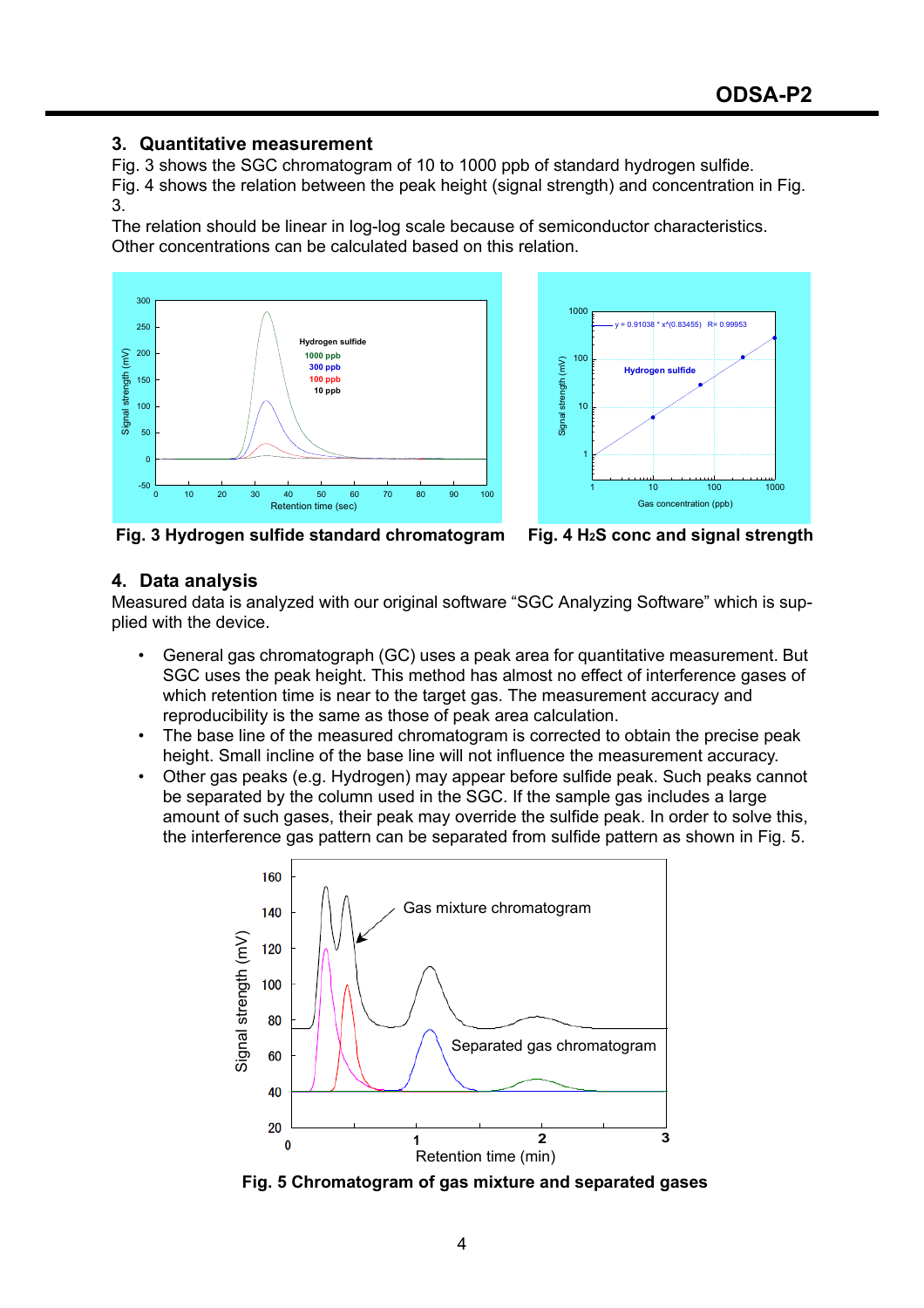## **Semiconductor gas sensor**

SGC uses an SB type semiconductor gas sensor which is developed by FIS. The semiconductor gas sensor uses metal oxides such as tin dioxide for gas sensing material. The electric resistance of this material is changed when the gas is adsorbed on its surface. The sensor makes use of this property for gas detection. The SB sensor has features suitable to the detector of gas chromatograph; small size, low power consumption, high sensitivity, and quick response. Especially, the SB sensitivity is much higher than the sensitivity of the detector used in general GC. This feature has realized highly sensitive GC with a small amount of sample gas.



#### **Terms**

#### **Gas chromatograph**

Gas chromatography is a technology to separate mixture gas into each component with a column and carrier gas. The instrument used to perform gas chromatography is called a gas chromatograph. The resulted chart is called a chromatogram.

#### **Column**

A tubing filled with filler material having different adsorbing capability. The material and heating temperature (column temperature) are selected according to the target gas.

#### **Detector**

Device to detect the separated gases and change to an electric signal. SGC uses a semiconductor gas sensor as a detector.

# **Carrier gas**

Gas always passing through a column and moving the sample gas. Usually, inert gas such as hydrogen, helium, and nitrogen is used. SGC uses air because the semiconductor gas sensor as a detector needs oxygen.

#### **Baseline**

A part of a line on the chromatogram showing only carrier gas without sampled gas.

#### **Peak, Peak height**

A mountain shape output wave on the chromatogram is called a peak. The distance between the top of the peak to the baseline is called peak height.

#### **Retention time**

Time required for the specified compound in the sampled gas to detect from the time of injection. Retention time determines the kind of detection gas.

#### **Sensor output (Vs)**

Voltage to which electric conductivity change of highly sensitive semiconductor gas sensor is converted.

# **Signal strength**

Voltage equal to "Vs(0) - Vs" where Vs(0) is the Vs when the measurement starts.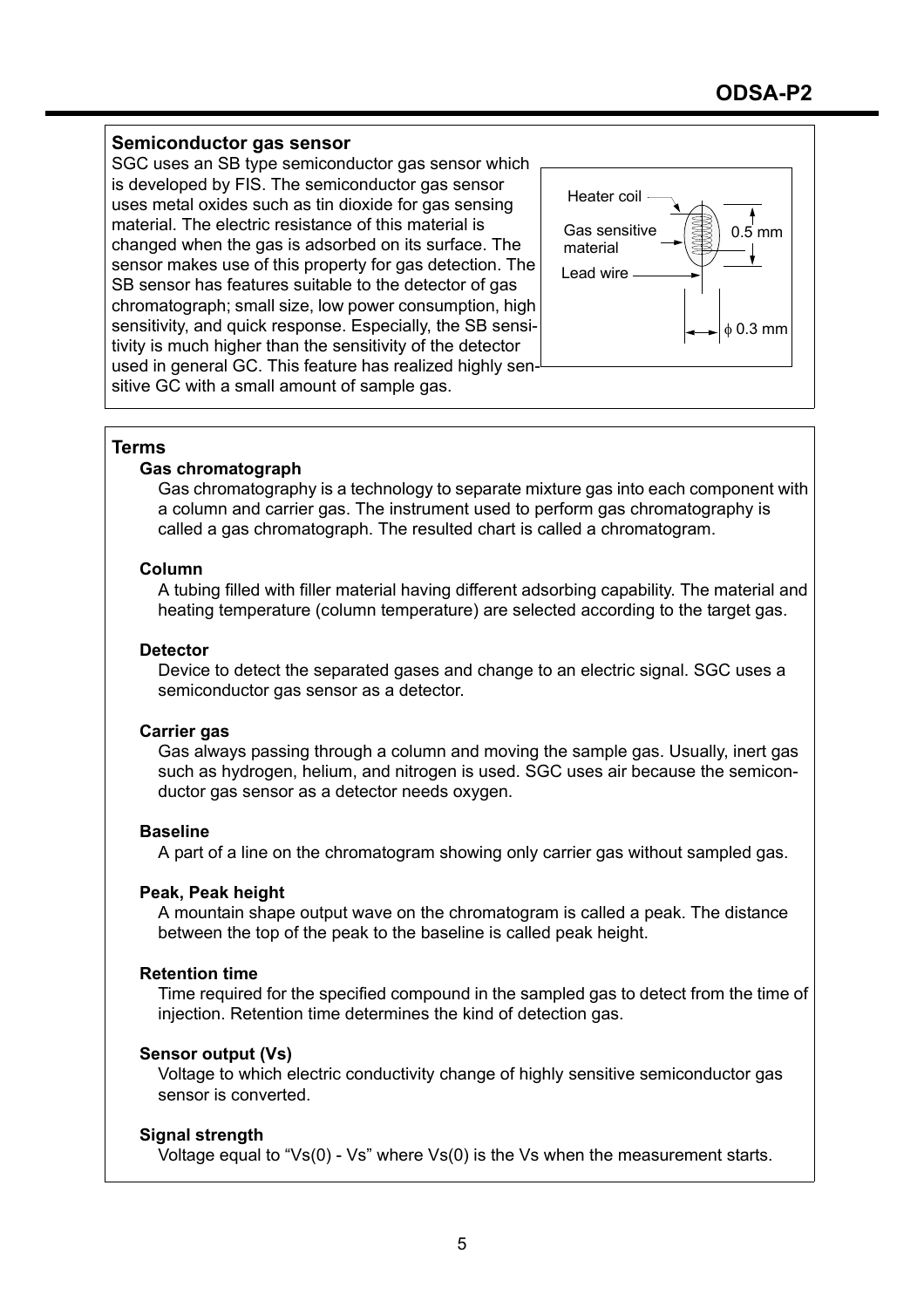# **1. Accuracy**

Measured concentration accuracy immediately after the calibration is +/-15%. Fig. 6 shows the measurement results three times immediately after the calibration, indicating an accuracy of +/-15%.





# **2. Reproducibility**

50 ppb of standard hydrogen sulfide was continuously measured with manual gas injection 5 times after the calibration. Fig. 7 shows the results, indicating good reproducibility.

250 ppb of standard hydrogen sulfide was continuously measured with an optional automatic gas injector 100 times (measurement interval: one minute). Fig. 8 shows the results. The average is 249ppb and 3 sigma is 7ppb meaning about 3% of the concentration. The data indicates good accuracy and reproducibility.



**Fig. 7 Reproducibility Manual measurement**



**Fig. 8 Reproducibility Continuous auto-measurement**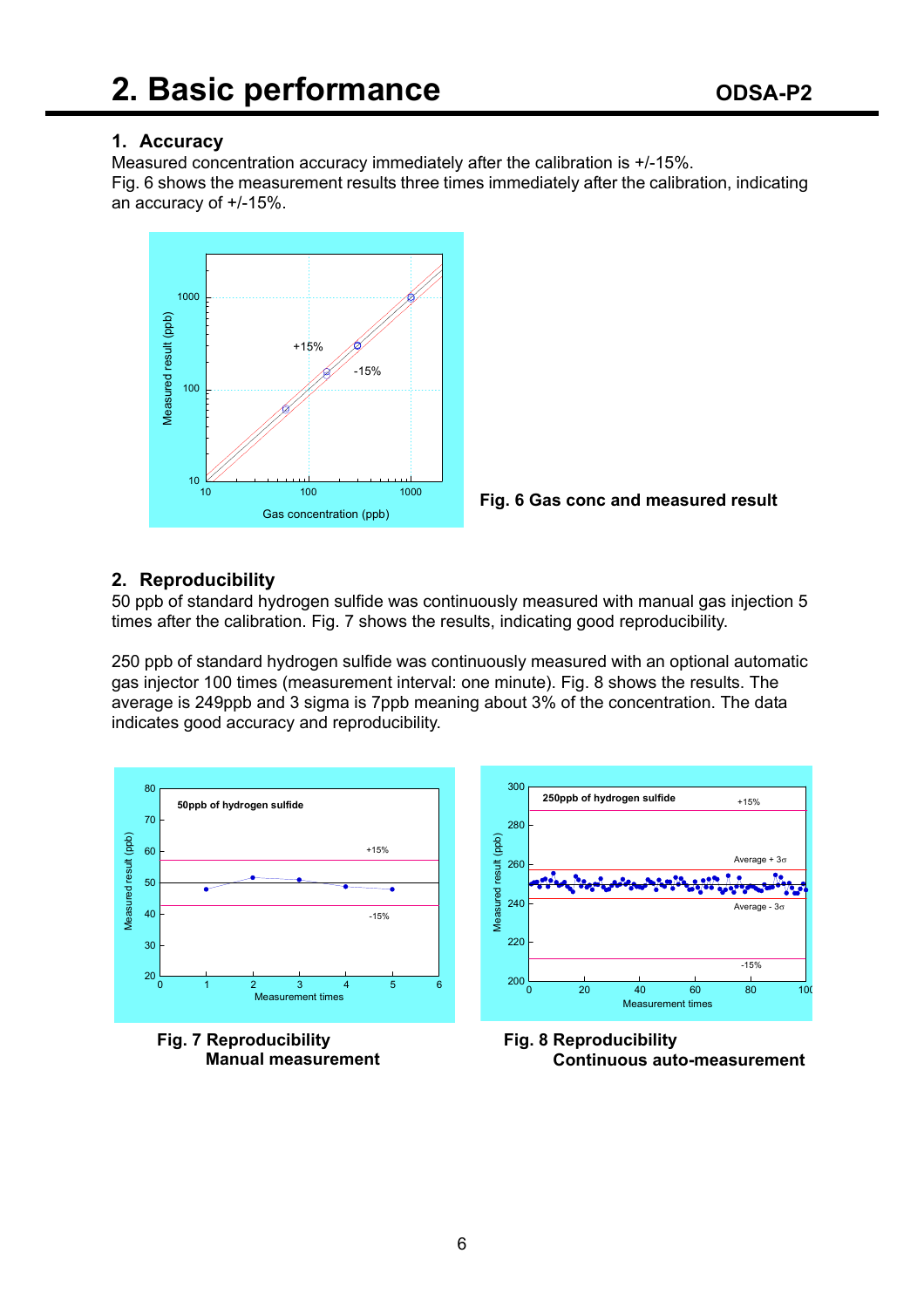# **3. Interference gases**

ODSA-P2 responds to some other gases than hydrogen sulfide.

Table 1 shows the retention time for gases. The signal strength is the relative value if the strength of hydrogen sulfide is 100.

Please use the retention time and signal strength in the table just as a reference because they depend more or less on the individual device.

If other gas than hydrogen sulfide exists and its peak position is near to that of hydrogen sulfide, it may influence the accuracy. Long retention time gas may influence the baseline stability for the following measurements, not the current measurement.

| Gas                                                                                                                                                                                                                                                                                                                       | <b>Chemical formula</b>                              | <b>Measured</b><br>conc (ppm) | <b>Retention</b><br>time (sec) | Signal<br>strength | <b>Remarks</b> |  |  |
|---------------------------------------------------------------------------------------------------------------------------------------------------------------------------------------------------------------------------------------------------------------------------------------------------------------------------|------------------------------------------------------|-------------------------------|--------------------------------|--------------------|----------------|--|--|
| Hydrogen                                                                                                                                                                                                                                                                                                                  | H <sub>2</sub>                                       | 20                            | 18                             | 114                |                |  |  |
| Hydrogen peroxide                                                                                                                                                                                                                                                                                                         | H <sub>2</sub> O <sub>2</sub>                        | Unknown                       | 18                             | $-69$              | Negative peak  |  |  |
| Methane                                                                                                                                                                                                                                                                                                                   | CH <sub>4</sub>                                      | 100                           | 19                             | 74                 |                |  |  |
| Ethane                                                                                                                                                                                                                                                                                                                    | C <sub>2</sub> H <sub>6</sub>                        | 20                            | 19                             | 132                |                |  |  |
| Ethylene                                                                                                                                                                                                                                                                                                                  | C <sub>2</sub> H <sub>4</sub>                        | 20                            | 19                             | 209                |                |  |  |
| Propane                                                                                                                                                                                                                                                                                                                   | C <sub>3</sub> H <sub>8</sub>                        | 5                             | 20                             | 424                |                |  |  |
| Isobutane                                                                                                                                                                                                                                                                                                                 | C <sub>4</sub> H <sub>10</sub>                       | 10                            | 20                             | 594                |                |  |  |
| Oxygen                                                                                                                                                                                                                                                                                                                    | O <sub>2</sub>                                       | 0                             | 20                             | 131                | * Note 1       |  |  |
| Carbon monoxide                                                                                                                                                                                                                                                                                                           | CO                                                   | 100                           | 21                             | 100                |                |  |  |
| Nitrogen dioxide                                                                                                                                                                                                                                                                                                          | NO <sub>2</sub>                                      | 0.2                           | 21                             | $-108$             | Negative peak  |  |  |
| Propylene                                                                                                                                                                                                                                                                                                                 | C <sub>3</sub> H <sub>6</sub>                        | 0.2                           | 21                             | 214                |                |  |  |
| Carbon dioxide                                                                                                                                                                                                                                                                                                            | CO <sub>2</sub>                                      | 100%                          | 23                             | 130                |                |  |  |
| Pentane                                                                                                                                                                                                                                                                                                                   | C <sub>5</sub> H <sub>12</sub>                       | 0.1                           | 24                             | 45                 |                |  |  |
| Hexane                                                                                                                                                                                                                                                                                                                    | C <sub>6</sub> H <sub>14</sub>                       | 0.5                           | 31                             | 216                |                |  |  |
| Hydrogen sulfide                                                                                                                                                                                                                                                                                                          | H <sub>2</sub> S                                     | 0.5                           | 33                             | 100                |                |  |  |
| Heptane                                                                                                                                                                                                                                                                                                                   | C <sub>7</sub> H <sub>16</sub>                       | 0.5                           | 41                             | 73                 |                |  |  |
| Isoprene                                                                                                                                                                                                                                                                                                                  | CH <sub>2</sub> C(CH <sub>3</sub> )CHCH <sub>2</sub> | 0.5                           | 61                             | 278                |                |  |  |
| Octane                                                                                                                                                                                                                                                                                                                    | C <sub>8</sub> H <sub>18</sub>                       | 0.5                           | 61                             | 60                 |                |  |  |
| Carbon disulfide                                                                                                                                                                                                                                                                                                          | CS <sub>2</sub>                                      | 200                           | 63                             | 123                |                |  |  |
| Methyl mercaptan                                                                                                                                                                                                                                                                                                          | <b>CH<sub>3</sub>SH</b>                              | 0.5                           | 83                             | 69                 |                |  |  |
| Nonane                                                                                                                                                                                                                                                                                                                    | C <sub>9</sub> H <sub>2</sub> 0                      | 0.5                           | 102                            | 35                 |                |  |  |
| Dimethyl sulfide                                                                                                                                                                                                                                                                                                          | (CH <sub>3</sub> ) <sub>2</sub> S                    | 0.5                           | 147                            | 62                 |                |  |  |
| Decane                                                                                                                                                                                                                                                                                                                    | C <sub>10</sub> H <sub>22</sub>                      | 0.5                           | 181                            | 49                 |                |  |  |
| Acetaldehyde                                                                                                                                                                                                                                                                                                              | <b>CH<sub>3</sub>CHO</b>                             | 10                            | 199                            | 60                 |                |  |  |
| Formaldehyde                                                                                                                                                                                                                                                                                                              | <b>HCHO</b>                                          | 1000                          | 214                            | 44                 |                |  |  |
| Decene                                                                                                                                                                                                                                                                                                                    | C <sub>10</sub> H <sub>20</sub>                      | 0.5                           | 305                            | 40                 |                |  |  |
| Undecane                                                                                                                                                                                                                                                                                                                  | C <sub>11</sub> H <sub>24</sub>                      | 0.5                           | 366                            | 35                 |                |  |  |
| Methanol                                                                                                                                                                                                                                                                                                                  | CH <sub>3</sub> OH                                   | 0.05                          | 498                            | $\mathbf{0}$       |                |  |  |
| Acetic acid                                                                                                                                                                                                                                                                                                               | CH <sub>3</sub> COOH                                 | Unknown                       | 536                            | 46                 |                |  |  |
| Acetone                                                                                                                                                                                                                                                                                                                   | CH <sub>3</sub> OCH <sub>3</sub>                     | 0.1                           | 628                            | 190                |                |  |  |
| Ethanol                                                                                                                                                                                                                                                                                                                   | C <sub>2</sub> H <sub>5</sub> OH                     | 10                            | 665                            | 48                 |                |  |  |
| Ammonia                                                                                                                                                                                                                                                                                                                   | NH <sub>3</sub>                                      | 100                           |                                | No peak            |                |  |  |
| *Note 1: The carrier gas used in SGC includes 21% oxygen corresponding to the ambient air. Then, the semi-<br>conductor gas sensor's output indicates this oxygen concentration when no sample gas exists. If the<br>oxygen concentration is largely different from 21%, the corresponded oxygen peak will appear. If the |                                                      |                               |                                |                    |                |  |  |

**Table 1: Retention time and signal strength for various gases**

oxygen concentration in the sampled gas is much larger than 21%, the peak height will be higher. If it is much lower than 21%, the peak height will be lower. This data indicates the output for no oxygen, such as 100% nitrogen.